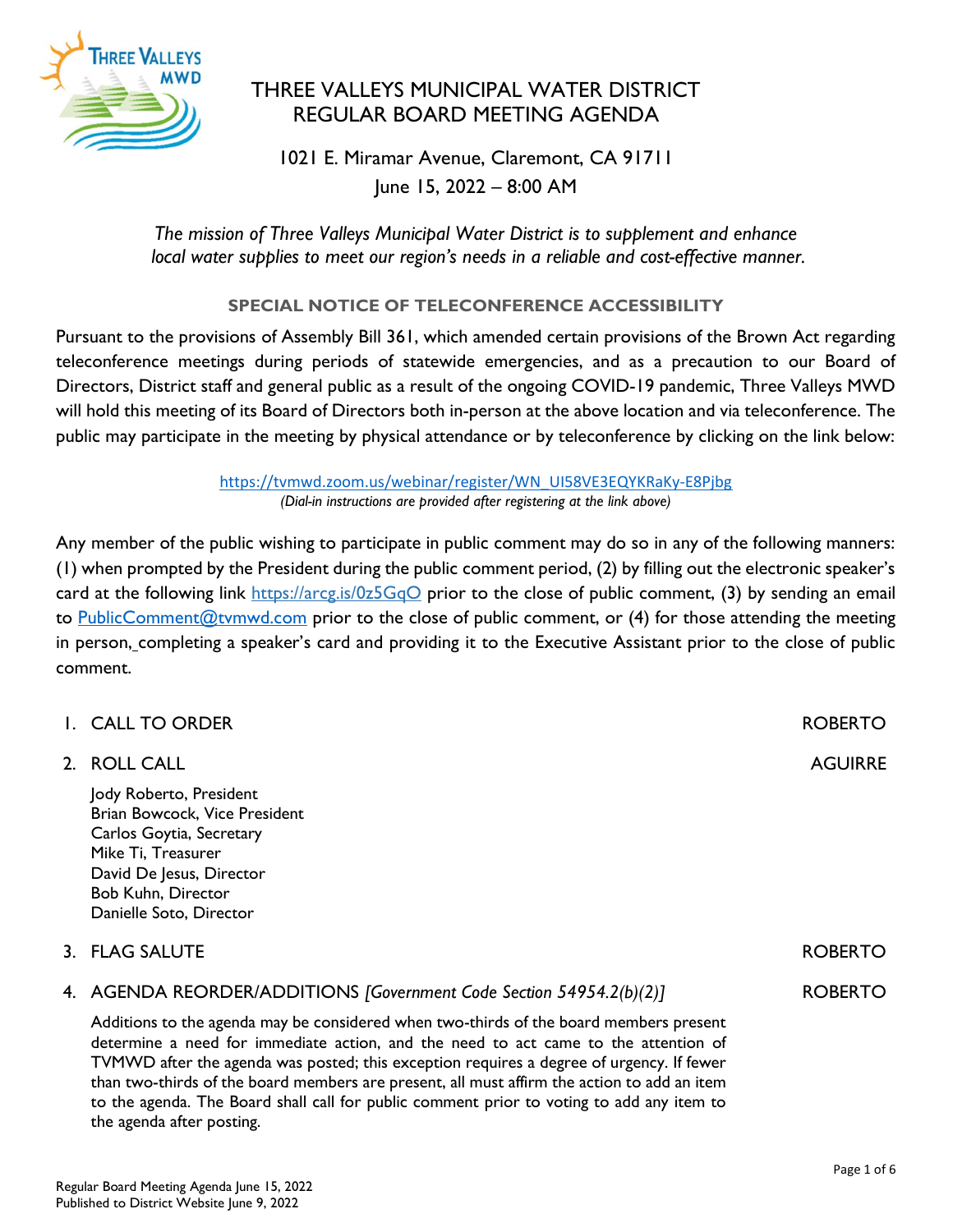| 5. PUBLIC COMMENT (Government Code Section 54954.3)                                                                                                                                                                                                                                                                            | <b>ROBERTO</b>   |
|--------------------------------------------------------------------------------------------------------------------------------------------------------------------------------------------------------------------------------------------------------------------------------------------------------------------------------|------------------|
| Opportunity for members of the public to directly address the Board on items of public<br>interest within its jurisdiction. The public may also address the Board on items being<br>considered on this agenda. TVMWD requests that all public speakers complete a speaker's<br>card and provide it to the Executive Assistant. |                  |
| We request that remarks be limited to three minutes or less. Pursuant to Government Code<br>Section 54954.3, if speaker is utilizing a translator, the total allotted time will be doubled.                                                                                                                                    |                  |
| 6. PRESENTATIONS                                                                                                                                                                                                                                                                                                               |                  |
| A. JPIA REFUND CHECK                                                                                                                                                                                                                                                                                                           | <b>ROBLES</b>    |
| Mr. Randall Reed, Executive Committee Member of JPIA will present TVMWD a<br>refund check for CY 2021.                                                                                                                                                                                                                         |                  |
| <b>B. TVMWD TEAM ACHIEVEMENTS &amp; MILESTONES</b>                                                                                                                                                                                                                                                                             | <b>ROBLES</b>    |
| C. CHANDLER ASSET MANAGEMENT                                                                                                                                                                                                                                                                                                   | <b>LINTHICUM</b> |
| Mr. Jayson Schmitt, Co-Chief Investment Officer of Chandler Asset Management<br>will provide the Board with an economic update and a review of TVMWD's<br>investment portfolio.                                                                                                                                                |                  |
| 7. CONSENT CALENDAR                                                                                                                                                                                                                                                                                                            | <b>ROBERTO</b>   |
| The Board will consider consent calendar items $7.A - 7.L$ listed below. Consent<br>calendar items are routine in nature and approved by a single motion. Any member<br>of the Board may request that a specific item be pulled from the consent calendar<br>for further discussion.                                           |                  |
| A. RECEIVE, APPROVE AND FILE MINUTES, MAY 2022                                                                                                                                                                                                                                                                                 |                  |
| May 18, 2022 – Regular Board Meeting                                                                                                                                                                                                                                                                                           |                  |
| B. RECEIVE, APPROVE AND FILE FINANCIAL REPORTS AND INVESTMENT<br>UPDATE, MAY 2022                                                                                                                                                                                                                                              |                  |
| Change in Cash and Cash Equivalents Report<br>Consolidated Listing of Investment Portfolio and Investment Report<br><b>YTD District Budget Monthly Status Report</b><br><b>Warrant List</b>                                                                                                                                    |                  |
| C. IMPORTED WATER SALES, MAY 2022                                                                                                                                                                                                                                                                                              |                  |
| The Board will review the imported water sales report for May 2022.                                                                                                                                                                                                                                                            |                  |
| D. MIRAMAR OPERATIONS REPORT, MAY 2022                                                                                                                                                                                                                                                                                         |                  |
| The Board will review the Miramar Operations report for May 2022.                                                                                                                                                                                                                                                              |                  |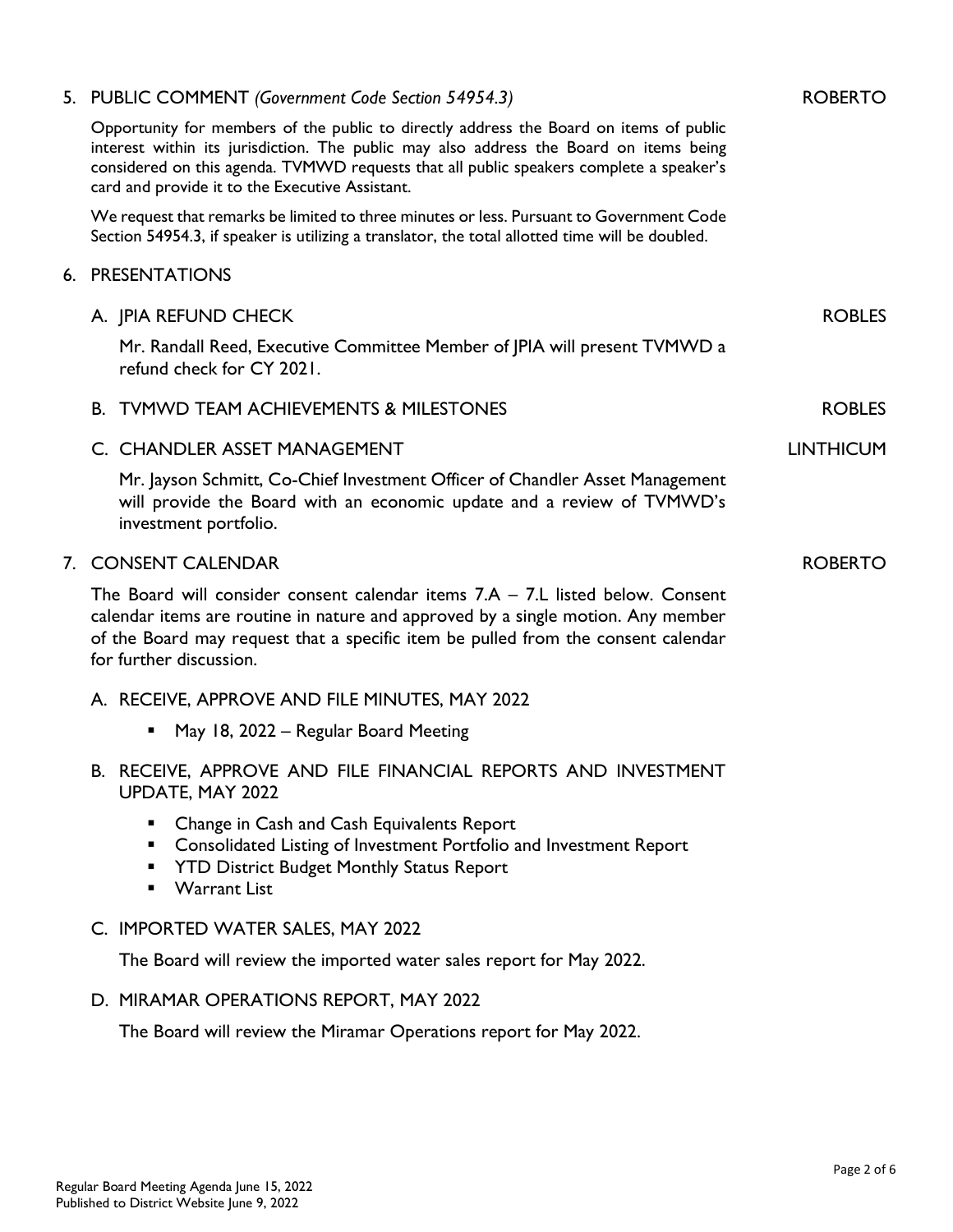E. APPROVE DIRECTOR EXPENSE REPORTS, MAY 2022

The Board will consider approval of the May 2022 Director expense reports that include disclosure of per diem requests for meeting attendance and itemization of any expenses incurred by TVMWD.

F. FY 2022-23 ANNUAL PURCHASE ORDER

The Board will consider approval of a revision to one annual purchase order for FY 2022-2023.

G. ADOPT RESOLUTION NO. 22-06-931 TAX SHARING EXCHANGE COUNTY LIGHTING MAINTENANCE DISTRICT 1687

Adoption of Resolution No. 22-06-931 signifies acceptance of the tax sharing exchange by the County Lighting Maintenance District 1687, Annexation of Project Tract 82836.

H. APPROVE MODIFIED BOARD MEETING SCHEDULE

The Board will consider approval of the cancellation of the July and August regularly scheduled board meetings for summer recess.

I. APPROVE SOCIAL MEDIA POLICY – ELECTED OFFICIALS

The Board will consider approving the Social Media Policy.

J. APPROVE ON-CALL PAY INCREASE

The Board will consider approval of the on-call pay rate increase.

K. APPROVE 2022 ANNUAL WATER SHORTAGE REPORT

The Board will consider approval of the 2022 Annual Water Shortage Report.

L. ADOPT RESOLUTION NO. 22-06-932 RE-AUTHORIZING REMOTE TELCONFERENCE MEETINGS PURSUANT TO THE PROVISIONS OF ASSEMBLY BILL 361

The Board will consider adopting Resolution No. 22-06-932 re-authorizing remote teleconference meetings pursuant to AB 361.

#### BOARD ACTION REQUIRED 7.A – 7.L

Staff Recommendation: Approve as Presented

#### 8. REPORTS

The Executive Leadership Team will provide brief updates on existing matters under their purview and will be available to respond to any questions thereof.

#### A. INVESTMENT POLICY REVIEW

The Board will review the current Investment Policy.

## LITCHFIELD

LINTHICUM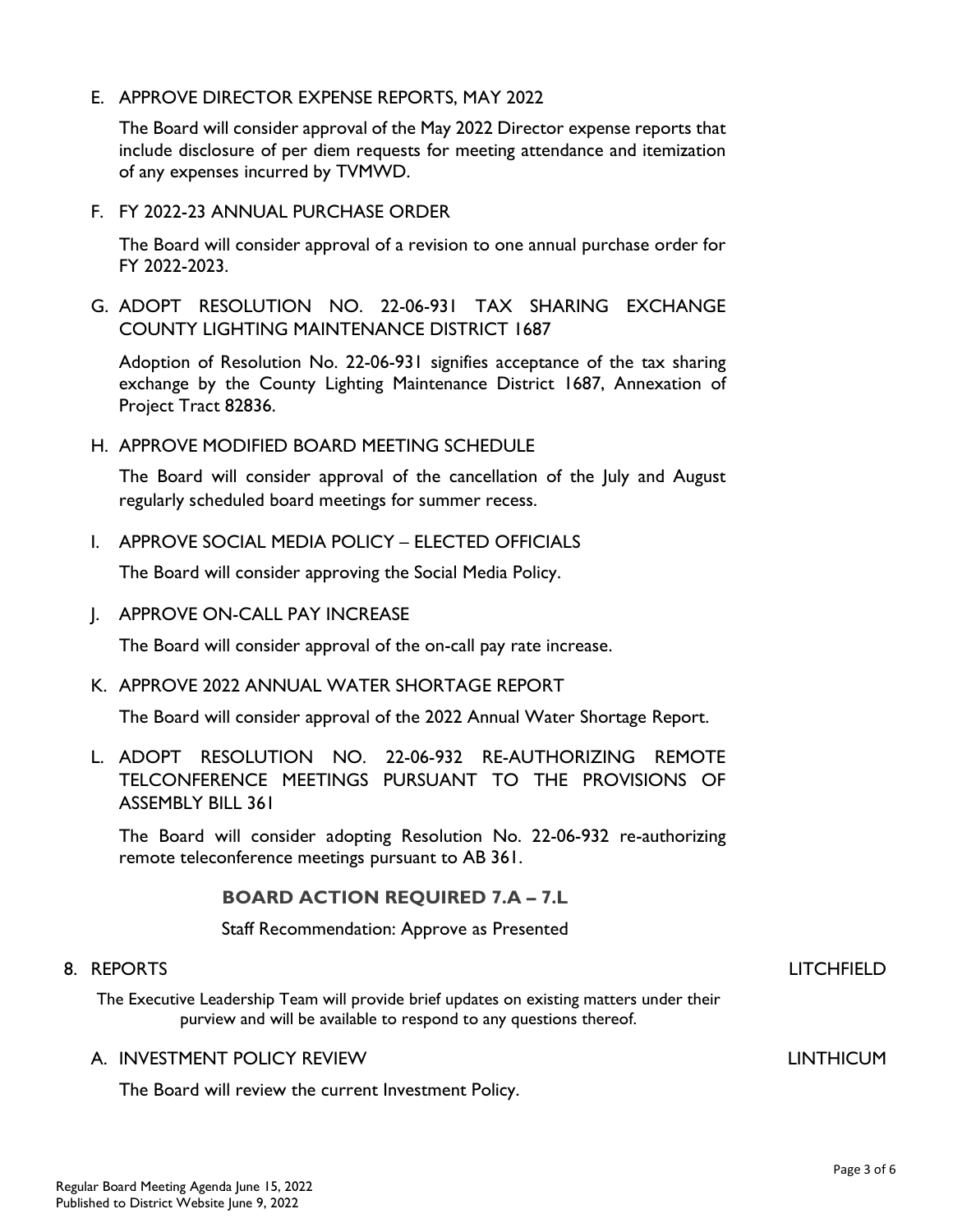|  | <b>B. LEGISLATIVE UPDATE</b>                                                                                                                                                                                                              | <b>HOWIE</b>      |
|--|-------------------------------------------------------------------------------------------------------------------------------------------------------------------------------------------------------------------------------------------|-------------------|
|  | The Board will be provided a current legislative status update.                                                                                                                                                                           |                   |
|  | C. CONSERVATION UPDATE                                                                                                                                                                                                                    | <b>HOWIE</b>      |
|  | The Board will be provided a current conservation status update.                                                                                                                                                                          |                   |
|  | D. EDUCATION AND OUTREACH UPDATE                                                                                                                                                                                                          | <b>TURNER</b>     |
|  | The Board will be provided a current education and outreach status update.                                                                                                                                                                |                   |
|  | E. WATER SUPPLY UPDATE                                                                                                                                                                                                                    | LEE.              |
|  | The Board will be provided an oral update on the current water supply<br>conditions.                                                                                                                                                      |                   |
|  | 9. PUBLIC HEARING FY 2022/23 STANDBY CHARGE                                                                                                                                                                                               | <b>ROBERTO</b>    |
|  | The Board will convene a public hearing to hear testimony and receive comments<br>prior to considering action to adopt the FY 2022/23 Standby Charge. TVMWD has<br>fully complied with the noticing requirements for this Public Hearing. |                   |
|  | In accordance with Government Code 6061, this public hearing was noticed in<br>newspaper(s) of general circulation, Inland Valley Daily Bulletin and San Gabriel Valley<br>Tribune, on June I and 8, 2022.                                |                   |
|  | a. Open public hearing<br>b. Staff report to the Board of Directors<br>c. Public comments and testimony<br>d. Close public hearing                                                                                                        |                   |
|  | <b>10. ACTION AGENDA</b>                                                                                                                                                                                                                  | <b>LITCHFIELD</b> |
|  | The following items on the Action Agenda call for discussion and action by the Board. All<br>items are placed on the agenda so that the Board may discuss and take action on the item<br>if the Board is so inclined.                     |                   |
|  | A. APPROVAL OF RESOLUTION NO. 22-06-933 ADOPTING THE FY 2022-23<br><b>WATER STANDBY CHARGE</b>                                                                                                                                            | <b>LINTHICUM</b>  |
|  | The Board will consider adopting Resolution No. 22-06-933 for FY 2022-23<br>standby charge.                                                                                                                                               |                   |
|  | <b>BOARD ACTION REQUIRED 10.A</b>                                                                                                                                                                                                         |                   |
|  | Staff Recommendation: Approve as Presented                                                                                                                                                                                                |                   |
|  | B. ADOPT SUNSHINE ORDINANCE NO. 22-06-23                                                                                                                                                                                                  | <b>KENNEDY</b>    |
|  | The Board will consider adopting Sunshine Ordinance No. 22-06-23.                                                                                                                                                                         |                   |
|  | <b>BOARD ACTION REQUIRED 10.B</b>                                                                                                                                                                                                         |                   |
|  | Staff Recommendation: Approve as Presented                                                                                                                                                                                                |                   |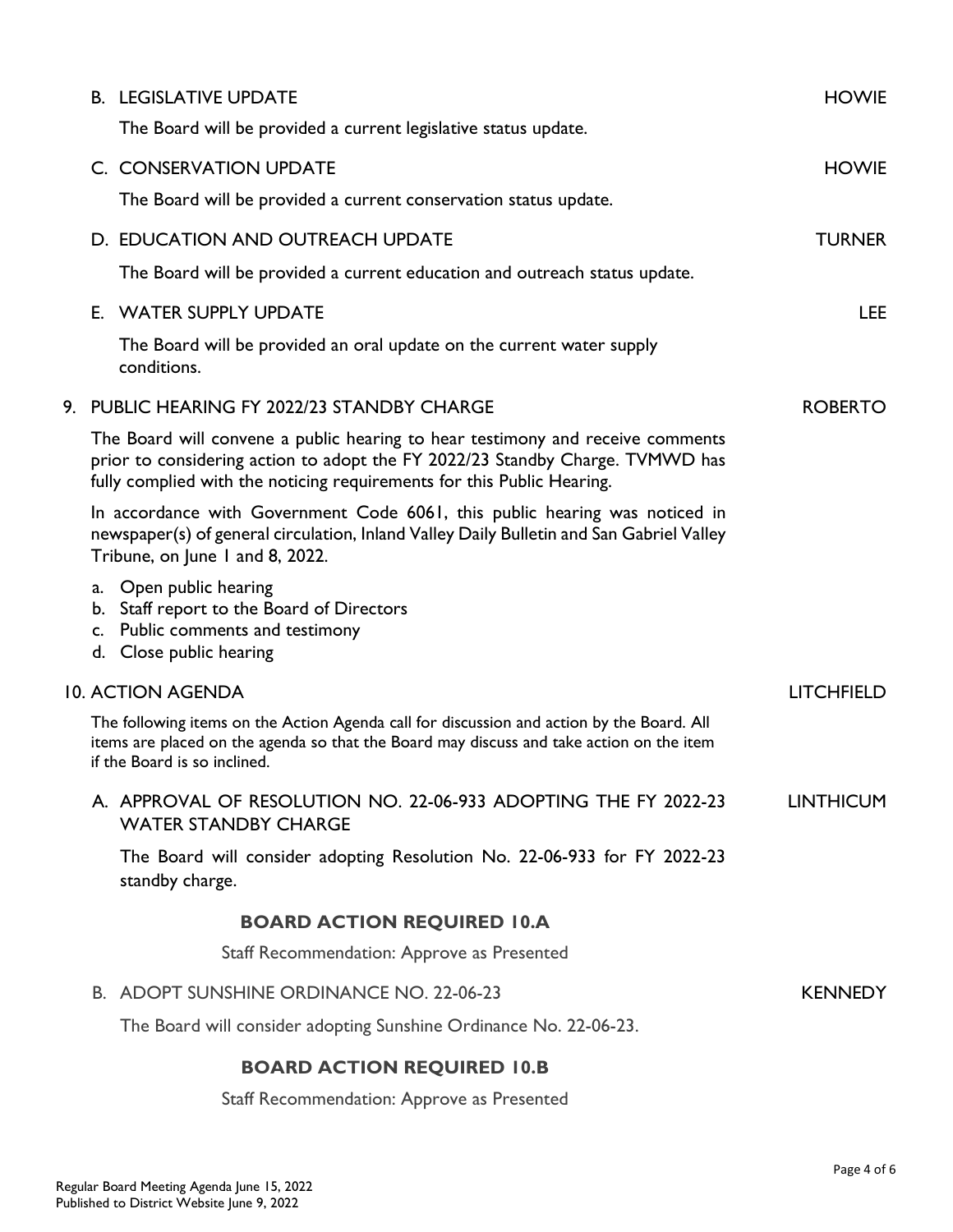| C. APPROVE GENERAL MANAGER FY 2022-23 WORK PLAN                                                                                                                                   | <b>LITCHFIELD</b> |
|-----------------------------------------------------------------------------------------------------------------------------------------------------------------------------------|-------------------|
| The Board will consider approval of the General Managers work plan for<br>FY 2022-23.                                                                                             |                   |
| <b>BOARD ACTION REQUIRED 10.C</b>                                                                                                                                                 |                   |
| Staff Recommendation: Approve as Presented                                                                                                                                        |                   |
| D. CSDA BOARD OF DIRECTORS ELECTION BALLOT - TERM 2023-2025,<br><b>SEAT B SOUTHERN NETWORK</b>                                                                                    | <b>LITCHFIELD</b> |
| The Board will select a candidate for CSDA's Board of Directors Seat B,<br>Southern Network.                                                                                      |                   |
| <b>BOARD ACTION REQUIRED 10.D</b>                                                                                                                                                 |                   |
| Staff Recommendation: Approve as Presented                                                                                                                                        |                   |
| 11. DIRECTORS'/GENERAL MANAGER'S ORAL REPORTS                                                                                                                                     | <b>ROBERTO</b>    |
| Directors may report on activities for meetings to which they are assigned to serve<br>as the representative or alternate of TVMWD and on other areas of interest.                |                   |
| 12. CLOSED SESSION                                                                                                                                                                | <b>ROBERTO</b>    |
| A. CONFERENCE WITH LEGAL COUNSEL - EXISTING LITIGATION<br>[Government Code Section 54956.9(d)(1)]                                                                                 |                   |
| Name of Case: San Diego County Water Authority v. Metropolitan Water<br>District of Southern California, et al., San Francisco County Superior Court Case<br>No.<br>CPF-14-514004 |                   |
| (Consolidated with Case Nos. CPF-16-515282 and CPF-18-516389)                                                                                                                     |                   |
| B. CONFERENCE WITH LEGAL COUNSEL - EXISTING LITIGATION<br>[Government Code Section 54956.9(d)(1)]                                                                                 |                   |
| Name of Case: Chino Basin Municipal Water District v. City of Chino, et al.,<br>San Bernardino County Superior Court Case No. RCV RS 51010                                        |                   |
| C. CONFERENCE WITH LEGAL COUNSEL - ANTICIPATED LITIGATION                                                                                                                         |                   |
| Significant exposure to litigation pursuant to Government Code Section<br>54956.9(d)(2)<br>One potential case                                                                     |                   |
| 13. FUTURE AGENDA ITEMS                                                                                                                                                           | <b>ROBERTO</b>    |
| 14. ADJOURNMENT AND NEXT MEETING                                                                                                                                                  | <b>ROBERTO</b>    |
| Pending approval of the modified summer schedule, the Board will adjourn to a<br>regular Board Meeting on September 7, 2022 at 8:00 AM.                                           |                   |